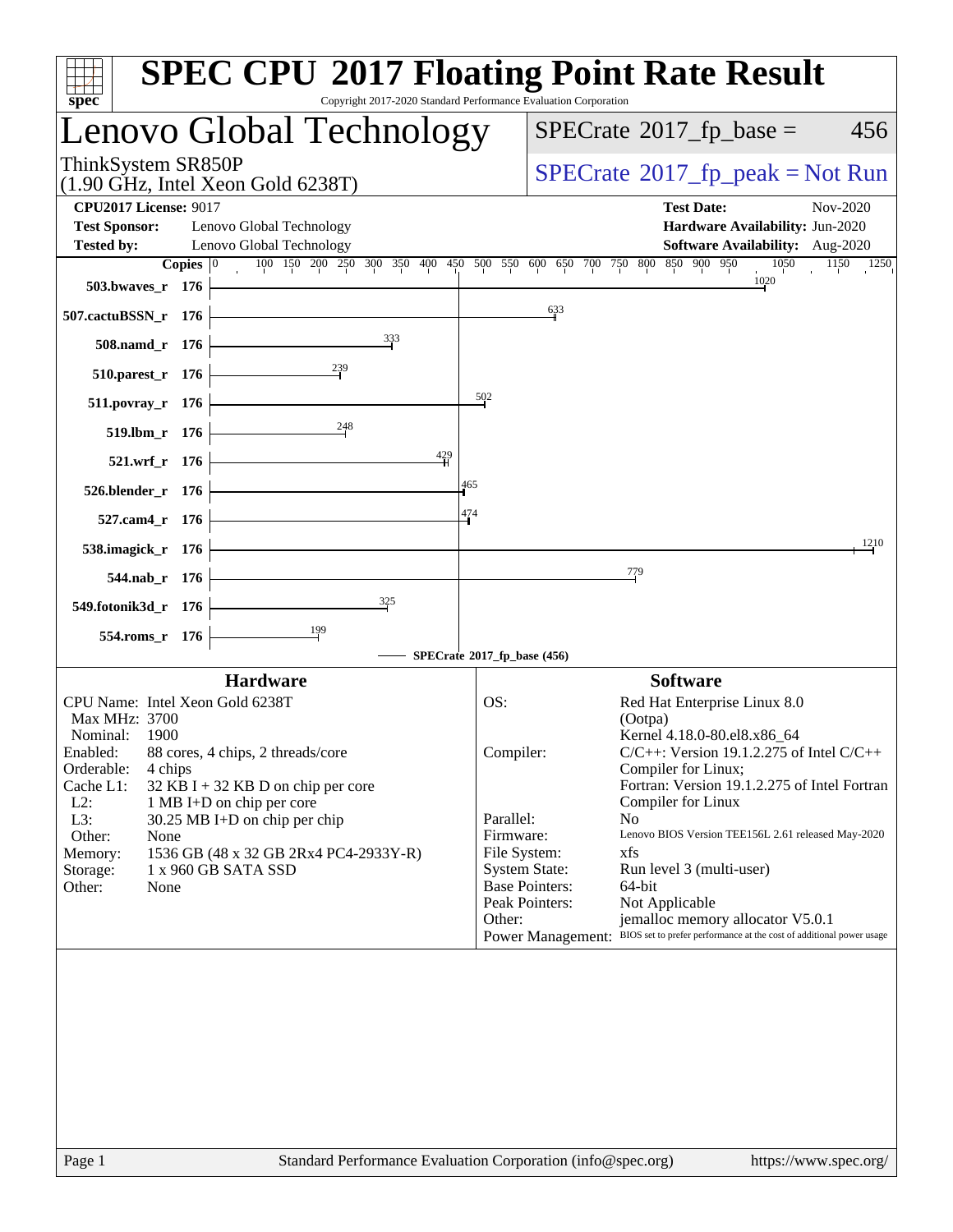

#### **[SPEC CPU](http://www.spec.org/auto/cpu2017/Docs/result-fields.html#SPECCPU2017FloatingPointRateResult)[2017 Floating Point Rate Result](http://www.spec.org/auto/cpu2017/Docs/result-fields.html#SPECCPU2017FloatingPointRateResult)** Copyright 2017-2020 Standard Performance Evaluation Corporation

# Lenovo Global Technology

(1.90 GHz, Intel Xeon Gold 6238T)

ThinkSystem SR850P<br>(1.00 GHz, Intel Year Gold 6238T) [SPECrate](http://www.spec.org/auto/cpu2017/Docs/result-fields.html#SPECrate2017fppeak)®[2017\\_fp\\_peak = N](http://www.spec.org/auto/cpu2017/Docs/result-fields.html#SPECrate2017fppeak)ot Run  $SPECTate$ <sup>®</sup>[2017\\_fp\\_base =](http://www.spec.org/auto/cpu2017/Docs/result-fields.html#SPECrate2017fpbase) 456

**[Test Sponsor:](http://www.spec.org/auto/cpu2017/Docs/result-fields.html#TestSponsor)** Lenovo Global Technology **[Hardware Availability:](http://www.spec.org/auto/cpu2017/Docs/result-fields.html#HardwareAvailability)** Jun-2020 **[Tested by:](http://www.spec.org/auto/cpu2017/Docs/result-fields.html#Testedby)** Lenovo Global Technology **[Software Availability:](http://www.spec.org/auto/cpu2017/Docs/result-fields.html#SoftwareAvailability)** Aug-2020

**[CPU2017 License:](http://www.spec.org/auto/cpu2017/Docs/result-fields.html#CPU2017License)** 9017 **[Test Date:](http://www.spec.org/auto/cpu2017/Docs/result-fields.html#TestDate)** Nov-2020

#### **[Results Table](http://www.spec.org/auto/cpu2017/Docs/result-fields.html#ResultsTable)**

|                                        |               |                |                | <b>Base</b>    |       |                |       | <b>Peak</b>   |                |              |                |              |                |              |
|----------------------------------------|---------------|----------------|----------------|----------------|-------|----------------|-------|---------------|----------------|--------------|----------------|--------------|----------------|--------------|
| <b>Benchmark</b>                       | <b>Copies</b> | <b>Seconds</b> | Ratio          | <b>Seconds</b> | Ratio | <b>Seconds</b> | Ratio | <b>Copies</b> | <b>Seconds</b> | <b>Ratio</b> | <b>Seconds</b> | <b>Ratio</b> | <b>Seconds</b> | <b>Ratio</b> |
| 503.bwayes r                           | 176           | 1737           | 1020           | 1737           | 1020  | 1738           | 1020  |               |                |              |                |              |                |              |
| 507.cactuBSSN r                        | 176           | 352            | 634            | 354            | 630   | 352            | 633   |               |                |              |                |              |                |              |
| $508$ .namd $r$                        | 176           | 502            | 333            | 500            | 334   | 502            | 333   |               |                |              |                |              |                |              |
| 510.parest_r                           | 176           | 1930           | 239            | 1932           | 238   | 1929           | 239   |               |                |              |                |              |                |              |
| 511.povray_r                           | 176           | 816            | 503            | 819            | 502   | 819            | 502   |               |                |              |                |              |                |              |
| 519.1bm_r                              | 176           | 749            | 248            | 749            | 248   | 748            | 248   |               |                |              |                |              |                |              |
| $521.wrf_r$                            | 176           | 919            | 429            | 918            | 429   | 904            | 436   |               |                |              |                |              |                |              |
| 526.blender r                          | 176           | 577            | 465            | 575            | 466   | 579            | 463   |               |                |              |                |              |                |              |
| $527.cam4_r$                           | 176           | 652            | 472            | 650            | 474   | 647            | 475   |               |                |              |                |              |                |              |
| 538.imagick_r                          | 176           | 371            | 1180           | 361            | 1210  | 360            | 1210  |               |                |              |                |              |                |              |
| $544$ .nab r                           | 176           | 380            | 779            | 380            | 779   | 380            | 779   |               |                |              |                |              |                |              |
| 549.fotonik3d r                        | 176           | 2107           | 325            | 2116           | 324   | 2108           | 325   |               |                |              |                |              |                |              |
| $554$ .roms_r                          | 176           | 1408           | <u>199</u>     | 1407           | 199   | 1409           | 198   |               |                |              |                |              |                |              |
| $SPECrate*2017_fp\_base =$             |               |                | 456            |                |       |                |       |               |                |              |                |              |                |              |
| $SPECTate$ <sup>®</sup> 2017_fp_peak = |               |                | <b>Not Run</b> |                |       |                |       |               |                |              |                |              |                |              |

Results appear in the [order in which they were run](http://www.spec.org/auto/cpu2017/Docs/result-fields.html#RunOrder). Bold underlined text [indicates a median measurement.](http://www.spec.org/auto/cpu2017/Docs/result-fields.html#Median)

#### **[Submit Notes](http://www.spec.org/auto/cpu2017/Docs/result-fields.html#SubmitNotes)**

 The numactl mechanism was used to bind copies to processors. The config file option 'submit' was used to generate numactl commands to bind each copy to a specific processor. For details, please see the config file.

### **[Operating System Notes](http://www.spec.org/auto/cpu2017/Docs/result-fields.html#OperatingSystemNotes)**

Stack size set to unlimited using "ulimit -s unlimited"

#### **[Environment Variables Notes](http://www.spec.org/auto/cpu2017/Docs/result-fields.html#EnvironmentVariablesNotes)**

Environment variables set by runcpu before the start of the run: LD\_LIBRARY\_PATH = "/home/cpu2017-1.1.0-ic19.1u2/lib/intel64:/home/cpu2017-1.1.0-ic19.1u2/j e5.0.1-64" MALLOC\_CONF = "retain:true"

#### **[General Notes](http://www.spec.org/auto/cpu2017/Docs/result-fields.html#GeneralNotes)**

 Binaries compiled on a system with 1x Intel Core i9-7980XE CPU + 64GB RAM memory using Redhat Enterprise Linux 8.0 Transparent Huge Pages enabled by default

#### **(Continued on next page)**

Page 2 Standard Performance Evaluation Corporation [\(info@spec.org\)](mailto:info@spec.org) <https://www.spec.org/>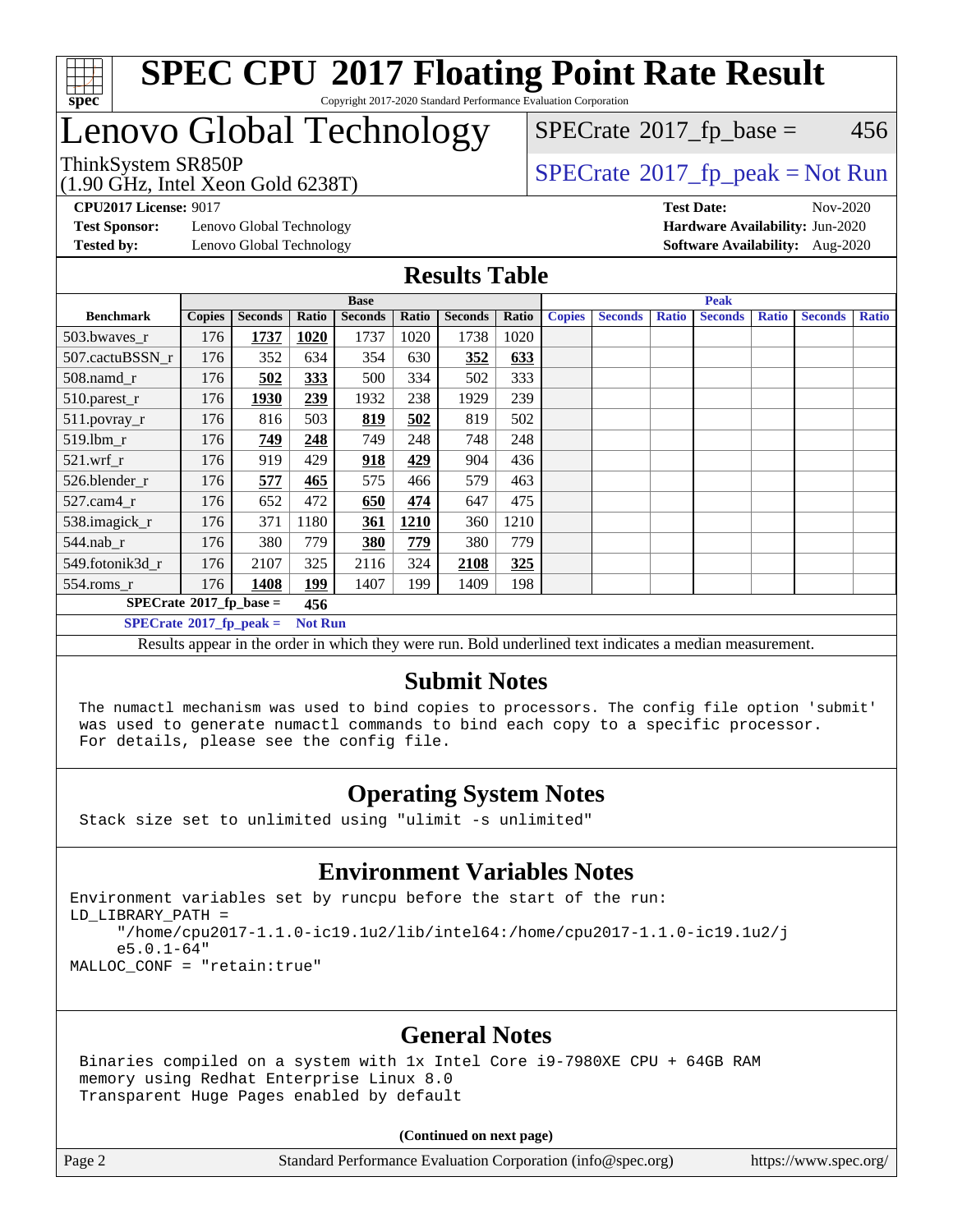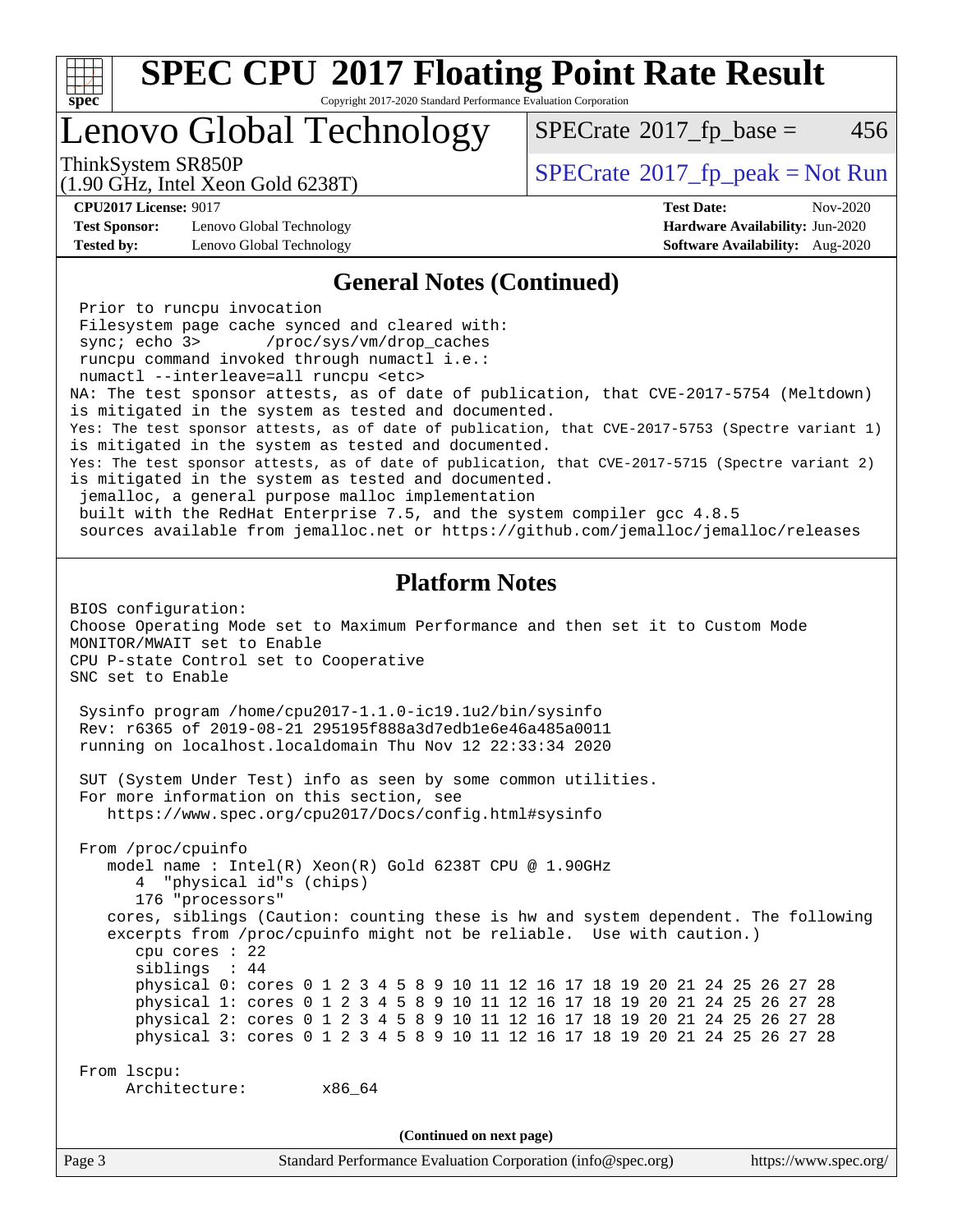

Copyright 2017-2020 Standard Performance Evaluation Corporation

Lenovo Global Technology

 $SPECTate@2017_fp\_base = 456$ 

(1.90 GHz, Intel Xeon Gold 6238T)

ThinkSystem SR850P<br>(1.90 GHz, Intel Xeon Gold 6238T) [SPECrate](http://www.spec.org/auto/cpu2017/Docs/result-fields.html#SPECrate2017fppeak)®[2017\\_fp\\_peak = N](http://www.spec.org/auto/cpu2017/Docs/result-fields.html#SPECrate2017fppeak)ot Run

**[Test Sponsor:](http://www.spec.org/auto/cpu2017/Docs/result-fields.html#TestSponsor)** Lenovo Global Technology **[Hardware Availability:](http://www.spec.org/auto/cpu2017/Docs/result-fields.html#HardwareAvailability)** Jun-2020 **[Tested by:](http://www.spec.org/auto/cpu2017/Docs/result-fields.html#Testedby)** Lenovo Global Technology **[Software Availability:](http://www.spec.org/auto/cpu2017/Docs/result-fields.html#SoftwareAvailability)** Aug-2020

**[CPU2017 License:](http://www.spec.org/auto/cpu2017/Docs/result-fields.html#CPU2017License)** 9017 **[Test Date:](http://www.spec.org/auto/cpu2017/Docs/result-fields.html#TestDate)** Nov-2020

#### **[Platform Notes \(Continued\)](http://www.spec.org/auto/cpu2017/Docs/result-fields.html#PlatformNotes)**

| $CPU$ op-mode( $s$ ):<br>Byte Order:<br>CPU(s):<br>On-line CPU(s) list: $0-175$<br>Thread(s) per core:<br>Core(s) per socket:<br>Socket(s):<br>NUMA $node(s)$ :<br>Vendor ID:<br>CPU family:<br>Model:<br>Model name:<br>Stepping: | $32$ -bit, $64$ -bit<br>Little Endian<br>176<br>2<br>22<br>4<br>8<br>GenuineIntel<br>6<br>85<br>$Intel(R) Xeon(R) Gold 6238T CPU @ 1.90GHz$<br>6            |
|------------------------------------------------------------------------------------------------------------------------------------------------------------------------------------------------------------------------------------|-------------------------------------------------------------------------------------------------------------------------------------------------------------|
| CPU MHz:                                                                                                                                                                                                                           | 900.780                                                                                                                                                     |
| $CPU$ max $MHz$ :                                                                                                                                                                                                                  | 3700.0000                                                                                                                                                   |
| CPU min MHz:                                                                                                                                                                                                                       | 800.0000                                                                                                                                                    |
| BogoMIPS:                                                                                                                                                                                                                          | 3800.00                                                                                                                                                     |
| Virtualization:                                                                                                                                                                                                                    | $VT - x$                                                                                                                                                    |
| L1d cache:                                                                                                                                                                                                                         | 32K                                                                                                                                                         |
| Lli cache:<br>$L2$ cache:                                                                                                                                                                                                          | 32K                                                                                                                                                         |
| L3 cache:                                                                                                                                                                                                                          | 1024K<br>30976K                                                                                                                                             |
| NUMA node0 CPU(s):                                                                                                                                                                                                                 | $0-2, 6-8, 11-13, 17, 18, 88-90, 94-96, 99-101, 105, 106$                                                                                                   |
| NUMA nodel CPU(s):                                                                                                                                                                                                                 | 3-5, 9, 10, 14-16, 19-21, 91-93, 97, 98, 102-104, 107-109                                                                                                   |
| NUMA $node2$ $CPU(s):$                                                                                                                                                                                                             | 22-24, 28-30, 33-35, 39, 40, 110-112, 116-118, 121-123, 127, 128                                                                                            |
| NUMA node3 CPU(s):                                                                                                                                                                                                                 | 25-27, 31, 32, 36-38, 41-43, 113-115, 119, 120, 124-126, 129-131                                                                                            |
| NUMA $node4$ $CPU(s):$<br>NUMA $node5$ CPU $(s)$ :                                                                                                                                                                                 | 44-46, 50-52, 55-57, 61, 62, 132-134, 138-140, 143-145, 149, 150<br>47-49, 53, 54, 58-60, 63-65, 135-137, 141, 142, 146-148, 151-153                        |
| NUMA node6 CPU(s):                                                                                                                                                                                                                 | 66-68, 72-74, 77-79, 83, 84, 154-156, 160-162, 165-167, 171, 172                                                                                            |
| NUMA node7 CPU(s):                                                                                                                                                                                                                 | 69-71, 75, 76, 80-82, 85-87, 157-159, 163, 164, 168-170, 173-175                                                                                            |
| Flaqs:                                                                                                                                                                                                                             | fpu vme de pse tsc msr pae mce cx8 apic sep mtrr pge mca cmov                                                                                               |
|                                                                                                                                                                                                                                    | pat pse36 clflush dts acpi mmx fxsr sse sse2 ss ht tm pbe syscall nx pdpelgb rdtscp                                                                         |
|                                                                                                                                                                                                                                    | lm constant_tsc art arch_perfmon pebs bts rep_good nopl xtopology nonstop_tsc cpuid                                                                         |
|                                                                                                                                                                                                                                    | aperfmperf pni pclmulqdq dtes64 monitor ds_cpl vmx smx est tm2 ssse3 sdbg fma cx16                                                                          |
|                                                                                                                                                                                                                                    | xtpr pdcm pcid dca sse4_1 sse4_2 x2apic movbe popcnt tsc_deadline_timer aes xsave                                                                           |
|                                                                                                                                                                                                                                    | avx f16c rdrand lahf_lm abm 3dnowprefetch cpuid_fault epb cat_13 cdp_13<br>invpcid_single intel_ppin ssbd mba ibrs ibpb stibp ibrs_enhanced tpr_shadow vnmi |
|                                                                                                                                                                                                                                    | flexpriority ept vpid fsgsbase tsc adjust bmil hle avx2 smep bmi2 erms invpcid rtm                                                                          |
|                                                                                                                                                                                                                                    | cqm mpx rdt_a avx512f avx512dq rdseed adx smap clflushopt clwb intel_pt avx512cd                                                                            |
|                                                                                                                                                                                                                                    | avx512bw avx512vl xsaveopt xsavec xgetbvl xsaves cqm_llc cqm_occup_llc cqm_mbm_total                                                                        |
|                                                                                                                                                                                                                                    | cqm_mbm_local dtherm ida arat pln pts hwp hwp_act_window hwp_epp hwp_pkg_req pku                                                                            |
|                                                                                                                                                                                                                                    | ospke avx512_vnni flush_l1d arch_capabilities                                                                                                               |
|                                                                                                                                                                                                                                    |                                                                                                                                                             |
| /proc/cpuinfo cache data<br>cache size : 30976 KB                                                                                                                                                                                  |                                                                                                                                                             |
|                                                                                                                                                                                                                                    |                                                                                                                                                             |
|                                                                                                                                                                                                                                    | From numactl --hardware WARNING: a numactl 'node' might or might not correspond to a                                                                        |
|                                                                                                                                                                                                                                    | (Continued on next page)                                                                                                                                    |
|                                                                                                                                                                                                                                    |                                                                                                                                                             |

Page 4 Standard Performance Evaluation Corporation [\(info@spec.org\)](mailto:info@spec.org) <https://www.spec.org/>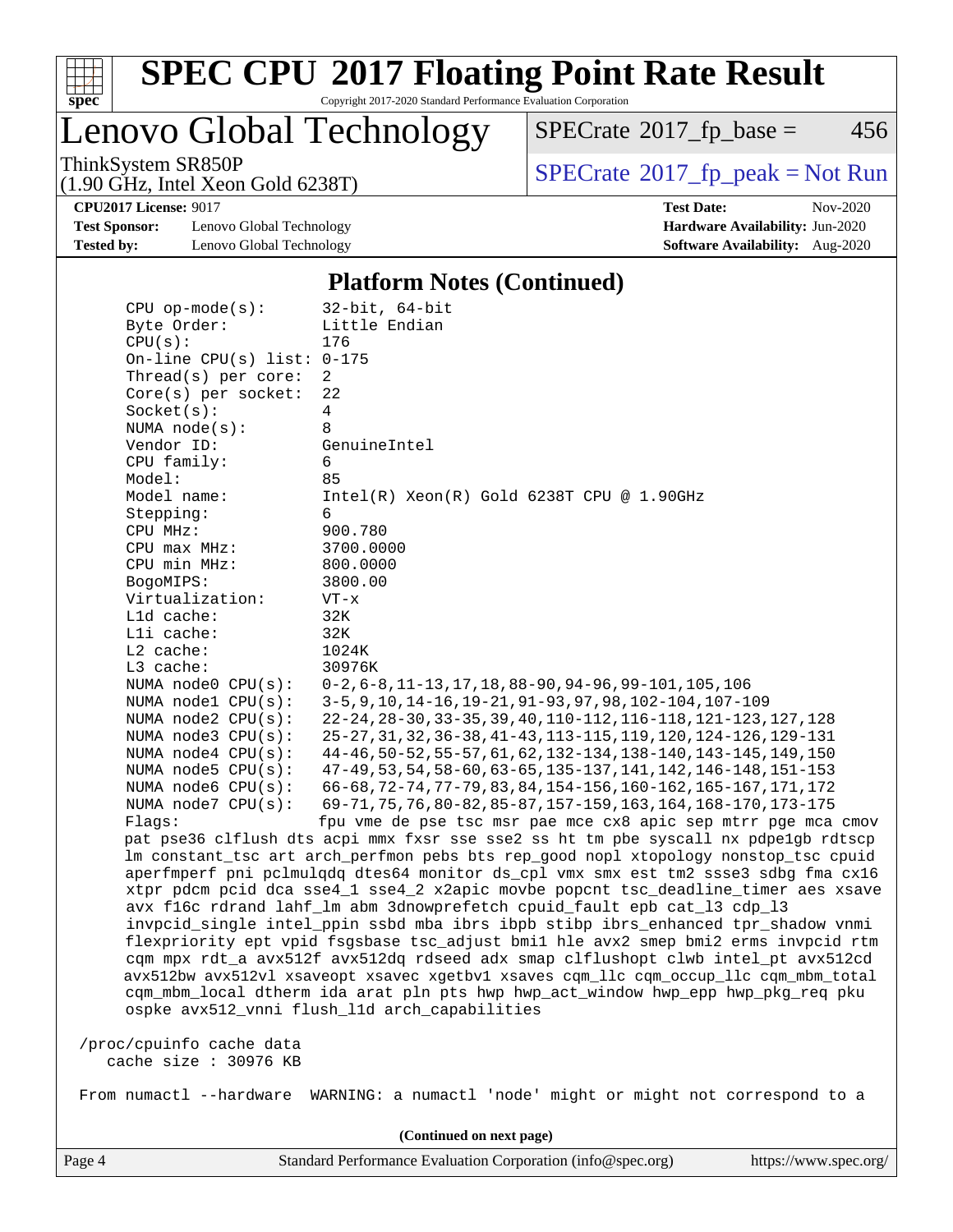

Copyright 2017-2020 Standard Performance Evaluation Corporation

### Lenovo Global Technology

 $SPECTate$ <sup>®</sup>[2017\\_fp\\_base =](http://www.spec.org/auto/cpu2017/Docs/result-fields.html#SPECrate2017fpbase) 456

ThinkSystem SR850P<br>(1.00 CHz, Intel Year Gald 6228T) [SPECrate](http://www.spec.org/auto/cpu2017/Docs/result-fields.html#SPECrate2017fppeak)®[2017\\_fp\\_peak = N](http://www.spec.org/auto/cpu2017/Docs/result-fields.html#SPECrate2017fppeak)ot Run

**[Test Sponsor:](http://www.spec.org/auto/cpu2017/Docs/result-fields.html#TestSponsor)** Lenovo Global Technology **[Hardware Availability:](http://www.spec.org/auto/cpu2017/Docs/result-fields.html#HardwareAvailability)** Jun-2020 **[Tested by:](http://www.spec.org/auto/cpu2017/Docs/result-fields.html#Testedby)** Lenovo Global Technology **[Software Availability:](http://www.spec.org/auto/cpu2017/Docs/result-fields.html#SoftwareAvailability)** Aug-2020

(1.90 GHz, Intel Xeon Gold 6238T)

**[CPU2017 License:](http://www.spec.org/auto/cpu2017/Docs/result-fields.html#CPU2017License)** 9017 **[Test Date:](http://www.spec.org/auto/cpu2017/Docs/result-fields.html#TestDate)** Nov-2020

#### **[Platform Notes \(Continued\)](http://www.spec.org/auto/cpu2017/Docs/result-fields.html#PlatformNotes)**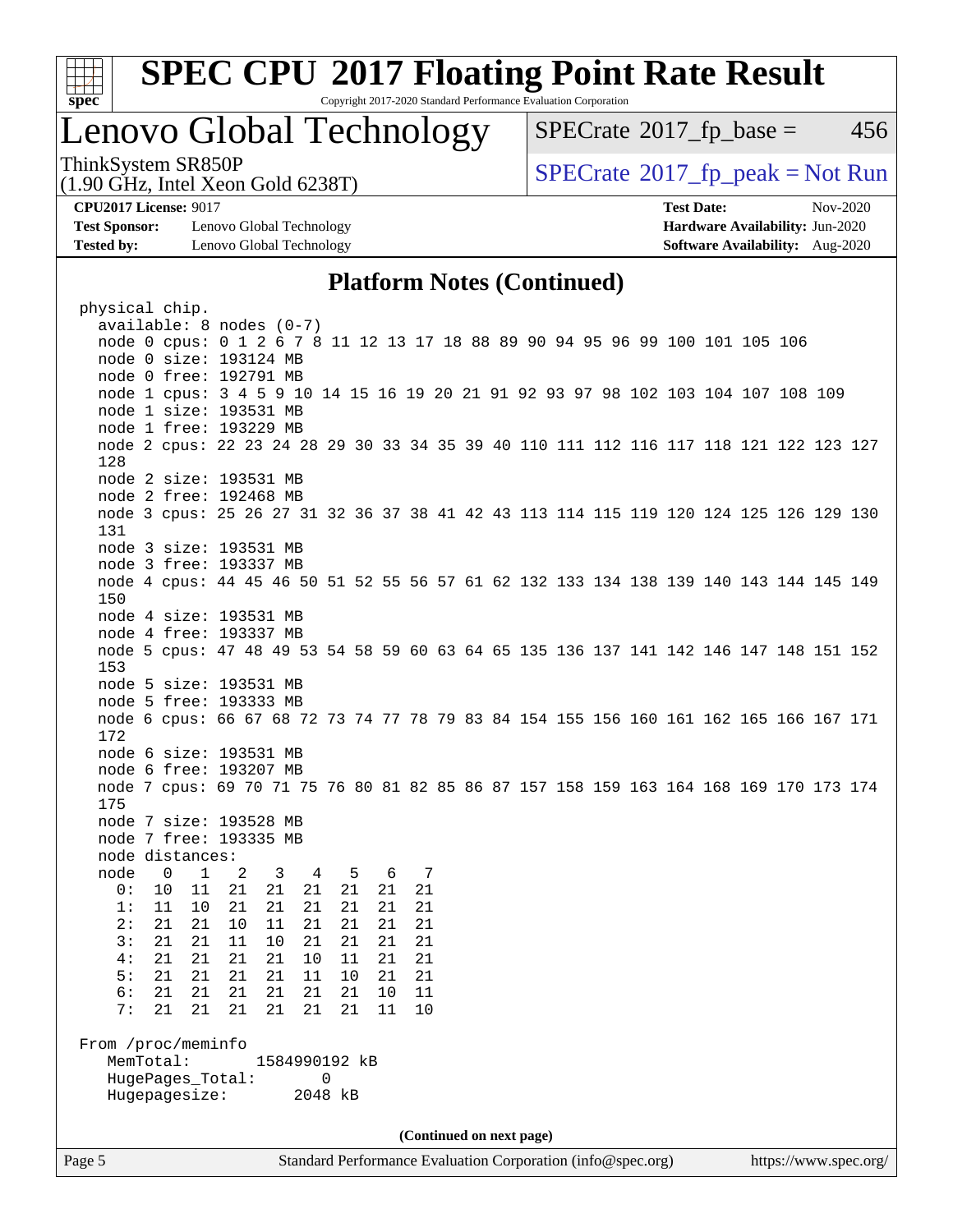

Copyright 2017-2020 Standard Performance Evaluation Corporation

Lenovo Global Technology

 $SPECTate$ <sup>®</sup>[2017\\_fp\\_base =](http://www.spec.org/auto/cpu2017/Docs/result-fields.html#SPECrate2017fpbase) 456

(1.90 GHz, Intel Xeon Gold 6238T)

ThinkSystem SR850P<br>(1.90 GHz, Intel Xeon Gold 6238T)  $\begin{array}{c} | \text{SPECrate} \textdegree 2017\_fp\_peak = Not Run \end{array}$  $\begin{array}{c} | \text{SPECrate} \textdegree 2017\_fp\_peak = Not Run \end{array}$  $\begin{array}{c} | \text{SPECrate} \textdegree 2017\_fp\_peak = Not Run \end{array}$ 

**[Test Sponsor:](http://www.spec.org/auto/cpu2017/Docs/result-fields.html#TestSponsor)** Lenovo Global Technology **[Hardware Availability:](http://www.spec.org/auto/cpu2017/Docs/result-fields.html#HardwareAvailability)** Jun-2020 **[Tested by:](http://www.spec.org/auto/cpu2017/Docs/result-fields.html#Testedby)** Lenovo Global Technology **[Software Availability:](http://www.spec.org/auto/cpu2017/Docs/result-fields.html#SoftwareAvailability)** Aug-2020

**[CPU2017 License:](http://www.spec.org/auto/cpu2017/Docs/result-fields.html#CPU2017License)** 9017 **[Test Date:](http://www.spec.org/auto/cpu2017/Docs/result-fields.html#TestDate)** Nov-2020

#### **[Platform Notes \(Continued\)](http://www.spec.org/auto/cpu2017/Docs/result-fields.html#PlatformNotes)**

 From /etc/\*release\* /etc/\*version\* os-release: NAME="Red Hat Enterprise Linux" VERSION="8.0 (Ootpa)" ID="rhel" ID\_LIKE="fedora" VERSION\_ID="8.0" PLATFORM\_ID="platform:el8" PRETTY\_NAME="Red Hat Enterprise Linux 8.0 (Ootpa)" ANSI\_COLOR="0;31" redhat-release: Red Hat Enterprise Linux release 8.0 (Ootpa) system-release: Red Hat Enterprise Linux release 8.0 (Ootpa) system-release-cpe: cpe:/o:redhat:enterprise\_linux:8.0:ga uname -a: Linux localhost.localdomain 4.18.0-80.el8.x86\_64 #1 SMP Wed Mar 13 12:02:46 UTC 2019 x86\_64 x86\_64 x86\_64 GNU/Linux Kernel self-reported vulnerability status: CVE-2018-3620 (L1 Terminal Fault): Not affected Microarchitectural Data Sampling: No status reported CVE-2017-5754 (Meltdown): Not affected CVE-2018-3639 (Speculative Store Bypass): Mitigation: Speculative Store Bypass disabled via prctl and seccomp CVE-2017-5753 (Spectre variant 1): Mitigation: \_\_user pointer sanitization CVE-2017-5715 (Spectre variant 2): Mitigation: Enhanced IBRS, IBPB: conditional, RSB filling run-level 3 Nov 12 22:31 SPEC is set to: /home/cpu2017-1.1.0-ic19.1u2 Filesystem Type Size Used Avail Use% Mounted on /dev/sda4 xfs 839G 65G 774G 8% /home From /sys/devices/virtual/dmi/id BIOS: Lenovo -[TEE156L-2.61]- 05/20/2020 Vendor: Lenovo Product: ThinkSystem SR850P -[7D2HCTO1WW]- Product Family: ThinkSystem Serial: 1234567890 Additional information from dmidecode follows. WARNING: Use caution when you interpret this section. The 'dmidecode' program reads system data which is "intended to allow hardware to be accurately determined", but the intent may not be met, as there are frequent changes to hardware, firmware, and the "DMTF SMBIOS" standard. **(Continued on next page)**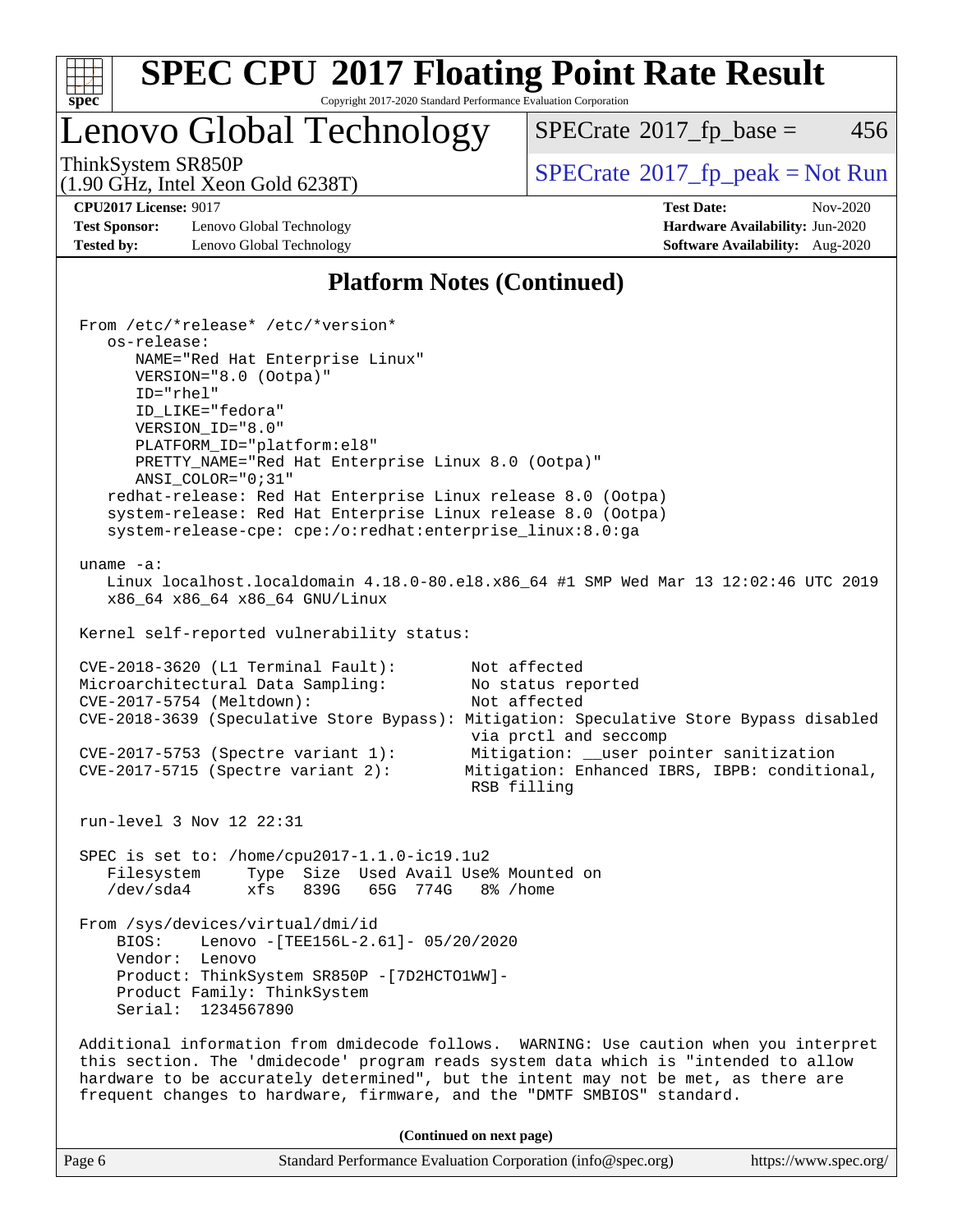

Copyright 2017-2020 Standard Performance Evaluation Corporation

# Lenovo Global Technology<br>ThinkSystem SR850P

 $SPECTate@2017_fp\_base = 456$ 

(1.90 GHz, Intel Xeon Gold 6238T)

 $SPECTate@2017_fp\_peak = Not Run$ 

**[Test Sponsor:](http://www.spec.org/auto/cpu2017/Docs/result-fields.html#TestSponsor)** Lenovo Global Technology **[Hardware Availability:](http://www.spec.org/auto/cpu2017/Docs/result-fields.html#HardwareAvailability)** Jun-2020 **[Tested by:](http://www.spec.org/auto/cpu2017/Docs/result-fields.html#Testedby)** Lenovo Global Technology **[Software Availability:](http://www.spec.org/auto/cpu2017/Docs/result-fields.html#SoftwareAvailability)** Aug-2020

**[CPU2017 License:](http://www.spec.org/auto/cpu2017/Docs/result-fields.html#CPU2017License)** 9017 **[Test Date:](http://www.spec.org/auto/cpu2017/Docs/result-fields.html#TestDate)** Nov-2020

#### **[Platform Notes \(Continued\)](http://www.spec.org/auto/cpu2017/Docs/result-fields.html#PlatformNotes)**

Memory:

48x Samsung M393A4K40CB2-CVF 32 GB 2 rank 2933

(End of data from sysinfo program)

#### **[Compiler Version Notes](http://www.spec.org/auto/cpu2017/Docs/result-fields.html#CompilerVersionNotes)**

| C                                                                                                                                                                                                                                                                                                                                                                                                                                                                                                                                               | 519.1bm_r(base) 538.imagick_r(base) 544.nab_r(base) |
|-------------------------------------------------------------------------------------------------------------------------------------------------------------------------------------------------------------------------------------------------------------------------------------------------------------------------------------------------------------------------------------------------------------------------------------------------------------------------------------------------------------------------------------------------|-----------------------------------------------------|
| Intel(R) C Compiler for applications running on Intel(R) $64$ , Version<br>19.1.2.275 Build 20200604<br>Copyright (C) 1985-2020 Intel Corporation. All rights reserved.                                                                                                                                                                                                                                                                                                                                                                         |                                                     |
| $C++$   508.namd_r(base) 510.parest_r(base)                                                                                                                                                                                                                                                                                                                                                                                                                                                                                                     |                                                     |
| Intel(R) $C++$ Compiler for applications running on Intel(R) 64, Version<br>19.1.2.275 Build 20200604<br>Copyright (C) 1985-2020 Intel Corporation. All rights reserved.                                                                                                                                                                                                                                                                                                                                                                        |                                                     |
| $C++$ , C $\qquad$   511.povray_r(base) 526.blender_r(base)                                                                                                                                                                                                                                                                                                                                                                                                                                                                                     |                                                     |
| Intel(R) $C++$ Compiler for applications running on Intel(R) 64, Version<br>19.1.2.275 Build 20200604<br>Copyright (C) 1985-2020 Intel Corporation. All rights reserved.<br>Intel(R) C Compiler for applications running on $Intel(R) 64$ , Version<br>19.1.2.275 Build 20200604<br>Copyright (C) 1985-2020 Intel Corporation. All rights reserved.                                                                                                                                                                                             |                                                     |
| $C++$ , C, Fortran   507.cactuBSSN_r(base)                                                                                                                                                                                                                                                                                                                                                                                                                                                                                                      |                                                     |
| Intel(R) $C++$ Compiler for applications running on Intel(R) 64, Version<br>19.1.2.275 Build 20200604<br>Copyright (C) 1985-2020 Intel Corporation. All rights reserved.<br>Intel(R) C Compiler for applications running on $Intel(R) 64$ , Version<br>19.1.2.275 Build 20200604<br>Copyright (C) 1985-2020 Intel Corporation. All rights reserved.<br>$Intel(R)$ Fortran Intel(R) 64 Compiler for applications running on Intel(R)<br>64, Version 19.1.2.275 Build 20200623<br>Copyright (C) 1985-2020 Intel Corporation. All rights reserved. |                                                     |
|                                                                                                                                                                                                                                                                                                                                                                                                                                                                                                                                                 | (Continued on next page)                            |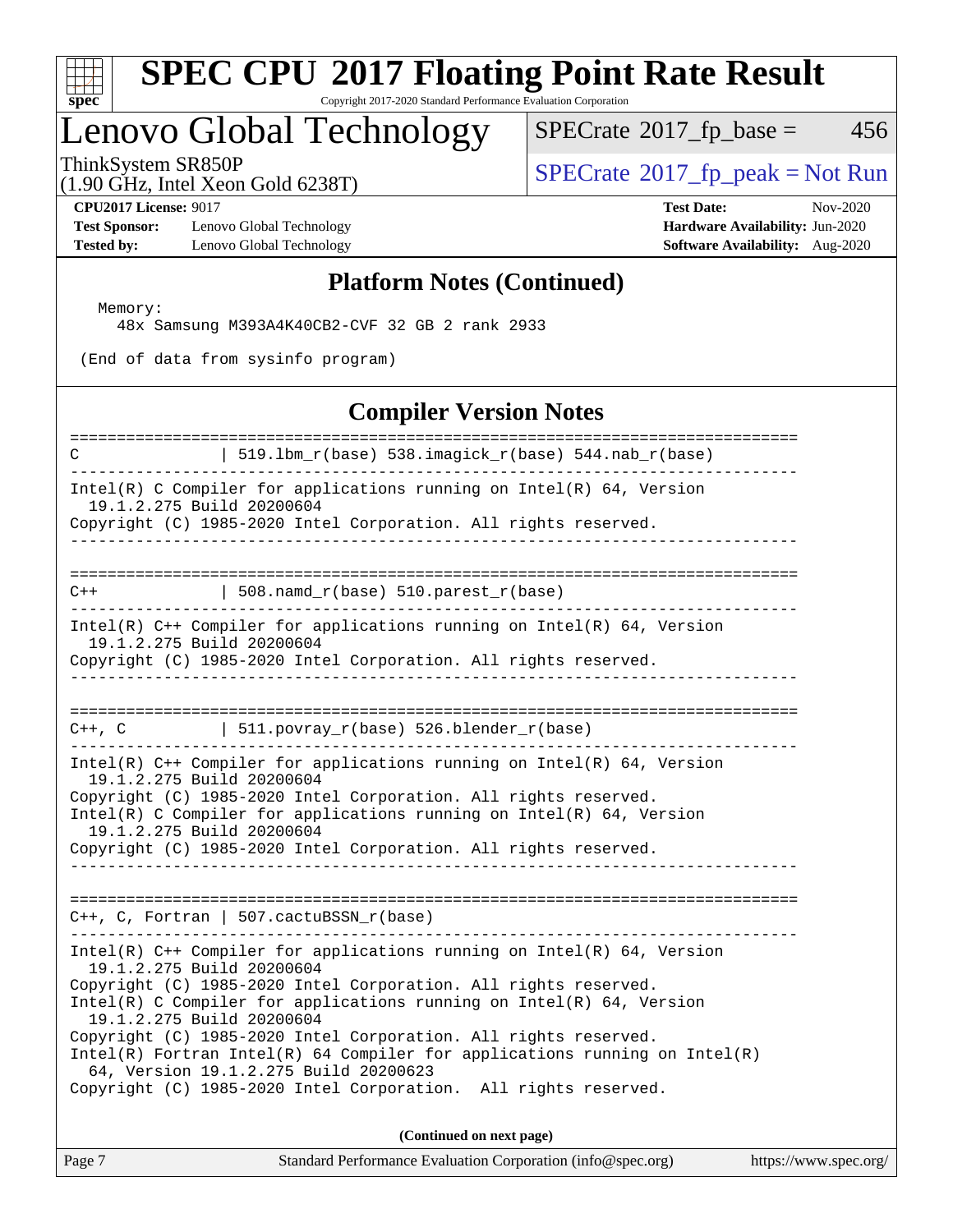| <b>SPEC CPU®2017 Floating Point Rate Result</b><br>Copyright 2017-2020 Standard Performance Evaluation Corporation<br>spec <sup>®</sup>                                                                                                                                                          |                                                                    |  |  |  |  |
|--------------------------------------------------------------------------------------------------------------------------------------------------------------------------------------------------------------------------------------------------------------------------------------------------|--------------------------------------------------------------------|--|--|--|--|
| Lenovo Global Technology                                                                                                                                                                                                                                                                         | 456<br>$SPECrate^{\circ}2017$ fp base =                            |  |  |  |  |
| ThinkSystem SR850P<br>$(1.90 \text{ GHz}, \text{Intel Xeon Gold } 6238 \text{T})$                                                                                                                                                                                                                | $SPECrate^{\circ}2017$ _fp_peak = Not Run                          |  |  |  |  |
| <b>CPU2017 License: 9017</b>                                                                                                                                                                                                                                                                     | <b>Test Date:</b><br>$Nov-2020$                                    |  |  |  |  |
| <b>Test Sponsor:</b><br>Lenovo Global Technology<br><b>Tested by:</b><br>Lenovo Global Technology                                                                                                                                                                                                | Hardware Availability: Jun-2020<br>Software Availability: Aug-2020 |  |  |  |  |
| 503.bwaves_r(base) 549.fotonik3d_r(base) 554.roms_r(base)<br>Fortran                                                                                                                                                                                                                             |                                                                    |  |  |  |  |
| Intel(R) Fortran Intel(R) 64 Compiler for applications running on Intel(R)<br>64, Version 19.1.2.275 Build 20200623<br>Copyright (C) 1985-2020 Intel Corporation. All rights reserved.                                                                                                           |                                                                    |  |  |  |  |
| Fortran, C $\vert$ 521.wrf_r(base) 527.cam4_r(base)                                                                                                                                                                                                                                              |                                                                    |  |  |  |  |
| Intel(R) Fortran Intel(R) 64 Compiler for applications running on $Intel(R)$<br>64, Version 19.1.2.275 Build 20200623<br>Copyright (C) 1985-2020 Intel Corporation. All rights reserved.<br>Intel(R) C Compiler for applications running on $Intel(R) 64$ , Version<br>19.1.2.275 Build 20200604 |                                                                    |  |  |  |  |

### **[Base Compiler Invocation](http://www.spec.org/auto/cpu2017/Docs/result-fields.html#BaseCompilerInvocation)**

[C benchmarks](http://www.spec.org/auto/cpu2017/Docs/result-fields.html#Cbenchmarks): [icc](http://www.spec.org/cpu2017/results/res2020q4/cpu2017-20201123-24457.flags.html#user_CCbase_intel_icc_66fc1ee009f7361af1fbd72ca7dcefbb700085f36577c54f309893dd4ec40d12360134090235512931783d35fd58c0460139e722d5067c5574d8eaf2b3e37e92)

[C++ benchmarks:](http://www.spec.org/auto/cpu2017/Docs/result-fields.html#CXXbenchmarks) [icpc](http://www.spec.org/cpu2017/results/res2020q4/cpu2017-20201123-24457.flags.html#user_CXXbase_intel_icpc_c510b6838c7f56d33e37e94d029a35b4a7bccf4766a728ee175e80a419847e808290a9b78be685c44ab727ea267ec2f070ec5dc83b407c0218cded6866a35d07)

[Fortran benchmarks](http://www.spec.org/auto/cpu2017/Docs/result-fields.html#Fortranbenchmarks): [ifort](http://www.spec.org/cpu2017/results/res2020q4/cpu2017-20201123-24457.flags.html#user_FCbase_intel_ifort_8111460550e3ca792625aed983ce982f94888b8b503583aa7ba2b8303487b4d8a21a13e7191a45c5fd58ff318f48f9492884d4413fa793fd88dd292cad7027ca)

[Benchmarks using both Fortran and C](http://www.spec.org/auto/cpu2017/Docs/result-fields.html#BenchmarksusingbothFortranandC): [ifort](http://www.spec.org/cpu2017/results/res2020q4/cpu2017-20201123-24457.flags.html#user_CC_FCbase_intel_ifort_8111460550e3ca792625aed983ce982f94888b8b503583aa7ba2b8303487b4d8a21a13e7191a45c5fd58ff318f48f9492884d4413fa793fd88dd292cad7027ca) [icc](http://www.spec.org/cpu2017/results/res2020q4/cpu2017-20201123-24457.flags.html#user_CC_FCbase_intel_icc_66fc1ee009f7361af1fbd72ca7dcefbb700085f36577c54f309893dd4ec40d12360134090235512931783d35fd58c0460139e722d5067c5574d8eaf2b3e37e92)

[Benchmarks using both C and C++](http://www.spec.org/auto/cpu2017/Docs/result-fields.html#BenchmarksusingbothCandCXX): [icpc](http://www.spec.org/cpu2017/results/res2020q4/cpu2017-20201123-24457.flags.html#user_CC_CXXbase_intel_icpc_c510b6838c7f56d33e37e94d029a35b4a7bccf4766a728ee175e80a419847e808290a9b78be685c44ab727ea267ec2f070ec5dc83b407c0218cded6866a35d07) [icc](http://www.spec.org/cpu2017/results/res2020q4/cpu2017-20201123-24457.flags.html#user_CC_CXXbase_intel_icc_66fc1ee009f7361af1fbd72ca7dcefbb700085f36577c54f309893dd4ec40d12360134090235512931783d35fd58c0460139e722d5067c5574d8eaf2b3e37e92)

[Benchmarks using Fortran, C, and C++:](http://www.spec.org/auto/cpu2017/Docs/result-fields.html#BenchmarksusingFortranCandCXX) [icpc](http://www.spec.org/cpu2017/results/res2020q4/cpu2017-20201123-24457.flags.html#user_CC_CXX_FCbase_intel_icpc_c510b6838c7f56d33e37e94d029a35b4a7bccf4766a728ee175e80a419847e808290a9b78be685c44ab727ea267ec2f070ec5dc83b407c0218cded6866a35d07) [icc](http://www.spec.org/cpu2017/results/res2020q4/cpu2017-20201123-24457.flags.html#user_CC_CXX_FCbase_intel_icc_66fc1ee009f7361af1fbd72ca7dcefbb700085f36577c54f309893dd4ec40d12360134090235512931783d35fd58c0460139e722d5067c5574d8eaf2b3e37e92) [ifort](http://www.spec.org/cpu2017/results/res2020q4/cpu2017-20201123-24457.flags.html#user_CC_CXX_FCbase_intel_ifort_8111460550e3ca792625aed983ce982f94888b8b503583aa7ba2b8303487b4d8a21a13e7191a45c5fd58ff318f48f9492884d4413fa793fd88dd292cad7027ca)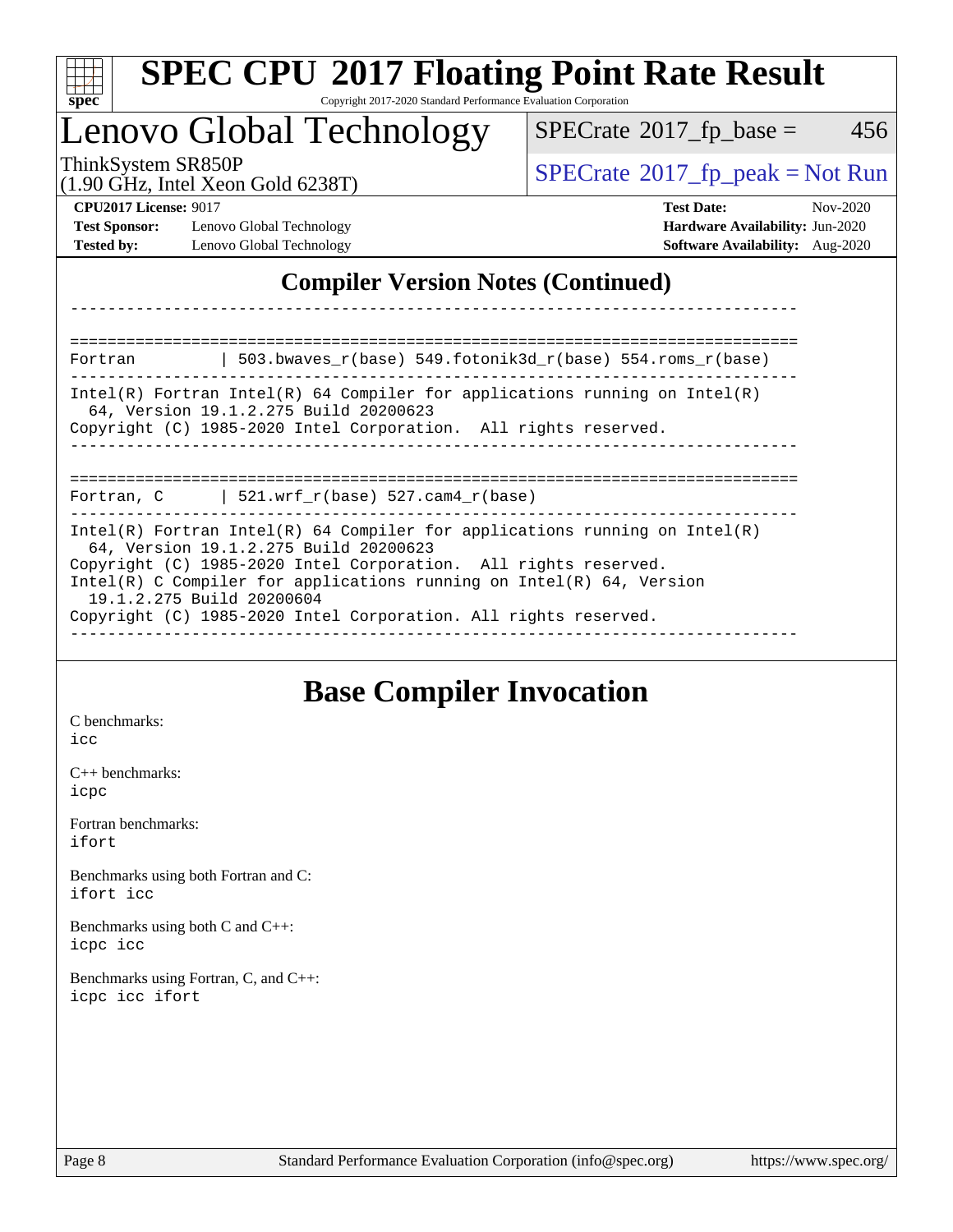

#### **[SPEC CPU](http://www.spec.org/auto/cpu2017/Docs/result-fields.html#SPECCPU2017FloatingPointRateResult)[2017 Floating Point Rate Result](http://www.spec.org/auto/cpu2017/Docs/result-fields.html#SPECCPU2017FloatingPointRateResult)** Copyright 2017-2020 Standard Performance Evaluation Corporation

### Lenovo Global Technology

 $SPECTate$ <sup>®</sup>[2017\\_fp\\_base =](http://www.spec.org/auto/cpu2017/Docs/result-fields.html#SPECrate2017fpbase) 456

(1.90 GHz, Intel Xeon Gold 6238T)

 $SPECTate$ <sup>®</sup>[2017\\_fp\\_peak = N](http://www.spec.org/auto/cpu2017/Docs/result-fields.html#SPECrate2017fppeak)ot Run

**[Test Sponsor:](http://www.spec.org/auto/cpu2017/Docs/result-fields.html#TestSponsor)** Lenovo Global Technology **[Hardware Availability:](http://www.spec.org/auto/cpu2017/Docs/result-fields.html#HardwareAvailability)** Jun-2020 **[Tested by:](http://www.spec.org/auto/cpu2017/Docs/result-fields.html#Testedby)** Lenovo Global Technology **[Software Availability:](http://www.spec.org/auto/cpu2017/Docs/result-fields.html#SoftwareAvailability)** Aug-2020

**[CPU2017 License:](http://www.spec.org/auto/cpu2017/Docs/result-fields.html#CPU2017License)** 9017 **[Test Date:](http://www.spec.org/auto/cpu2017/Docs/result-fields.html#TestDate)** Nov-2020

### **[Base Portability Flags](http://www.spec.org/auto/cpu2017/Docs/result-fields.html#BasePortabilityFlags)**

 503.bwaves\_r: [-DSPEC\\_LP64](http://www.spec.org/cpu2017/results/res2020q4/cpu2017-20201123-24457.flags.html#suite_basePORTABILITY503_bwaves_r_DSPEC_LP64) 507.cactuBSSN\_r: [-DSPEC\\_LP64](http://www.spec.org/cpu2017/results/res2020q4/cpu2017-20201123-24457.flags.html#suite_basePORTABILITY507_cactuBSSN_r_DSPEC_LP64) 508.namd\_r: [-DSPEC\\_LP64](http://www.spec.org/cpu2017/results/res2020q4/cpu2017-20201123-24457.flags.html#suite_basePORTABILITY508_namd_r_DSPEC_LP64) 510.parest\_r: [-DSPEC\\_LP64](http://www.spec.org/cpu2017/results/res2020q4/cpu2017-20201123-24457.flags.html#suite_basePORTABILITY510_parest_r_DSPEC_LP64) 511.povray\_r: [-DSPEC\\_LP64](http://www.spec.org/cpu2017/results/res2020q4/cpu2017-20201123-24457.flags.html#suite_basePORTABILITY511_povray_r_DSPEC_LP64) 519.lbm\_r: [-DSPEC\\_LP64](http://www.spec.org/cpu2017/results/res2020q4/cpu2017-20201123-24457.flags.html#suite_basePORTABILITY519_lbm_r_DSPEC_LP64) 521.wrf\_r: [-DSPEC\\_LP64](http://www.spec.org/cpu2017/results/res2020q4/cpu2017-20201123-24457.flags.html#suite_basePORTABILITY521_wrf_r_DSPEC_LP64) [-DSPEC\\_CASE\\_FLAG](http://www.spec.org/cpu2017/results/res2020q4/cpu2017-20201123-24457.flags.html#b521.wrf_r_baseCPORTABILITY_DSPEC_CASE_FLAG) [-convert big\\_endian](http://www.spec.org/cpu2017/results/res2020q4/cpu2017-20201123-24457.flags.html#user_baseFPORTABILITY521_wrf_r_convert_big_endian_c3194028bc08c63ac5d04de18c48ce6d347e4e562e8892b8bdbdc0214820426deb8554edfa529a3fb25a586e65a3d812c835984020483e7e73212c4d31a38223) 526.blender\_r: [-DSPEC\\_LP64](http://www.spec.org/cpu2017/results/res2020q4/cpu2017-20201123-24457.flags.html#suite_basePORTABILITY526_blender_r_DSPEC_LP64) [-DSPEC\\_LINUX](http://www.spec.org/cpu2017/results/res2020q4/cpu2017-20201123-24457.flags.html#b526.blender_r_baseCPORTABILITY_DSPEC_LINUX) [-funsigned-char](http://www.spec.org/cpu2017/results/res2020q4/cpu2017-20201123-24457.flags.html#user_baseCPORTABILITY526_blender_r_force_uchar_40c60f00ab013830e2dd6774aeded3ff59883ba5a1fc5fc14077f794d777847726e2a5858cbc7672e36e1b067e7e5c1d9a74f7176df07886a243d7cc18edfe67) 527.cam4\_r: [-DSPEC\\_LP64](http://www.spec.org/cpu2017/results/res2020q4/cpu2017-20201123-24457.flags.html#suite_basePORTABILITY527_cam4_r_DSPEC_LP64) [-DSPEC\\_CASE\\_FLAG](http://www.spec.org/cpu2017/results/res2020q4/cpu2017-20201123-24457.flags.html#b527.cam4_r_baseCPORTABILITY_DSPEC_CASE_FLAG) 538.imagick\_r: [-DSPEC\\_LP64](http://www.spec.org/cpu2017/results/res2020q4/cpu2017-20201123-24457.flags.html#suite_basePORTABILITY538_imagick_r_DSPEC_LP64) 544.nab\_r: [-DSPEC\\_LP64](http://www.spec.org/cpu2017/results/res2020q4/cpu2017-20201123-24457.flags.html#suite_basePORTABILITY544_nab_r_DSPEC_LP64) 549.fotonik3d\_r: [-DSPEC\\_LP64](http://www.spec.org/cpu2017/results/res2020q4/cpu2017-20201123-24457.flags.html#suite_basePORTABILITY549_fotonik3d_r_DSPEC_LP64) 554.roms\_r: [-DSPEC\\_LP64](http://www.spec.org/cpu2017/results/res2020q4/cpu2017-20201123-24457.flags.html#suite_basePORTABILITY554_roms_r_DSPEC_LP64)

**[Base Optimization Flags](http://www.spec.org/auto/cpu2017/Docs/result-fields.html#BaseOptimizationFlags)**

[C benchmarks](http://www.spec.org/auto/cpu2017/Docs/result-fields.html#Cbenchmarks):

[-m64](http://www.spec.org/cpu2017/results/res2020q4/cpu2017-20201123-24457.flags.html#user_CCbase_m64-icc) [-qnextgen](http://www.spec.org/cpu2017/results/res2020q4/cpu2017-20201123-24457.flags.html#user_CCbase_f-qnextgen) [-std=c11](http://www.spec.org/cpu2017/results/res2020q4/cpu2017-20201123-24457.flags.html#user_CCbase_std-icc-std_0e1c27790398a4642dfca32ffe6c27b5796f9c2d2676156f2e42c9c44eaad0c049b1cdb667a270c34d979996257aeb8fc440bfb01818dbc9357bd9d174cb8524) [-Wl,-plugin-opt=-x86-branches-within-32B-boundaries](http://www.spec.org/cpu2017/results/res2020q4/cpu2017-20201123-24457.flags.html#user_CCbase_f-x86-branches-within-32B-boundaries_0098b4e4317ae60947b7b728078a624952a08ac37a3c797dfb4ffeb399e0c61a9dd0f2f44ce917e9361fb9076ccb15e7824594512dd315205382d84209e912f3) [-Wl,-z,muldefs](http://www.spec.org/cpu2017/results/res2020q4/cpu2017-20201123-24457.flags.html#user_CCbase_link_force_multiple1_b4cbdb97b34bdee9ceefcfe54f4c8ea74255f0b02a4b23e853cdb0e18eb4525ac79b5a88067c842dd0ee6996c24547a27a4b99331201badda8798ef8a743f577) [-xCORE-AVX512](http://www.spec.org/cpu2017/results/res2020q4/cpu2017-20201123-24457.flags.html#user_CCbase_f-xCORE-AVX512) [-Ofast](http://www.spec.org/cpu2017/results/res2020q4/cpu2017-20201123-24457.flags.html#user_CCbase_f-Ofast) [-ffast-math](http://www.spec.org/cpu2017/results/res2020q4/cpu2017-20201123-24457.flags.html#user_CCbase_f-ffast-math) [-flto](http://www.spec.org/cpu2017/results/res2020q4/cpu2017-20201123-24457.flags.html#user_CCbase_f-flto) [-mfpmath=sse](http://www.spec.org/cpu2017/results/res2020q4/cpu2017-20201123-24457.flags.html#user_CCbase_f-mfpmath_70eb8fac26bde974f8ab713bc9086c5621c0b8d2f6c86f38af0bd7062540daf19db5f3a066d8c6684be05d84c9b6322eb3b5be6619d967835195b93d6c02afa1) [-funroll-loops](http://www.spec.org/cpu2017/results/res2020q4/cpu2017-20201123-24457.flags.html#user_CCbase_f-funroll-loops) [-qopt-mem-layout-trans=4](http://www.spec.org/cpu2017/results/res2020q4/cpu2017-20201123-24457.flags.html#user_CCbase_f-qopt-mem-layout-trans_fa39e755916c150a61361b7846f310bcdf6f04e385ef281cadf3647acec3f0ae266d1a1d22d972a7087a248fd4e6ca390a3634700869573d231a252c784941a8) [-L/usr/local/jemalloc64-5.0.1/lib](http://www.spec.org/cpu2017/results/res2020q4/cpu2017-20201123-24457.flags.html#user_CCbase_jemalloc_link_path64_1_cc289568b1a6c0fd3b62c91b824c27fcb5af5e8098e6ad028160d21144ef1b8aef3170d2acf0bee98a8da324cfe4f67d0a3d0c4cc4673d993d694dc2a0df248b) [-ljemalloc](http://www.spec.org/cpu2017/results/res2020q4/cpu2017-20201123-24457.flags.html#user_CCbase_jemalloc_link_lib_d1249b907c500fa1c0672f44f562e3d0f79738ae9e3c4a9c376d49f265a04b9c99b167ecedbf6711b3085be911c67ff61f150a17b3472be731631ba4d0471706)

[C++ benchmarks:](http://www.spec.org/auto/cpu2017/Docs/result-fields.html#CXXbenchmarks)

```
-m64 -qnextgen -Wl,-plugin-opt=-x86-branches-within-32B-boundaries
-Wl,-z,muldefs -xCORE-AVX512 -Ofast -ffast-math -flto -mfpmath=sse
-funroll-loops -qopt-mem-layout-trans=4
-L/usr/local/jemalloc64-5.0.1/lib -ljemalloc
```
[Fortran benchmarks](http://www.spec.org/auto/cpu2017/Docs/result-fields.html#Fortranbenchmarks):

[-m64](http://www.spec.org/cpu2017/results/res2020q4/cpu2017-20201123-24457.flags.html#user_FCbase_m64-icc) [-Wl,-plugin-opt=-x86-branches-within-32B-boundaries](http://www.spec.org/cpu2017/results/res2020q4/cpu2017-20201123-24457.flags.html#user_FCbase_f-x86-branches-within-32B-boundaries_0098b4e4317ae60947b7b728078a624952a08ac37a3c797dfb4ffeb399e0c61a9dd0f2f44ce917e9361fb9076ccb15e7824594512dd315205382d84209e912f3) [-Wl,-z,muldefs](http://www.spec.org/cpu2017/results/res2020q4/cpu2017-20201123-24457.flags.html#user_FCbase_link_force_multiple1_b4cbdb97b34bdee9ceefcfe54f4c8ea74255f0b02a4b23e853cdb0e18eb4525ac79b5a88067c842dd0ee6996c24547a27a4b99331201badda8798ef8a743f577) [-xCORE-AVX512](http://www.spec.org/cpu2017/results/res2020q4/cpu2017-20201123-24457.flags.html#user_FCbase_f-xCORE-AVX512) [-O3](http://www.spec.org/cpu2017/results/res2020q4/cpu2017-20201123-24457.flags.html#user_FCbase_f-O3) [-ipo](http://www.spec.org/cpu2017/results/res2020q4/cpu2017-20201123-24457.flags.html#user_FCbase_f-ipo) [-no-prec-div](http://www.spec.org/cpu2017/results/res2020q4/cpu2017-20201123-24457.flags.html#user_FCbase_f-no-prec-div) [-qopt-prefetch](http://www.spec.org/cpu2017/results/res2020q4/cpu2017-20201123-24457.flags.html#user_FCbase_f-qopt-prefetch) [-ffinite-math-only](http://www.spec.org/cpu2017/results/res2020q4/cpu2017-20201123-24457.flags.html#user_FCbase_f_finite_math_only_cb91587bd2077682c4b38af759c288ed7c732db004271a9512da14a4f8007909a5f1427ecbf1a0fb78ff2a814402c6114ac565ca162485bbcae155b5e4258871) [-qopt-multiple-gather-scatter-by-shuffles](http://www.spec.org/cpu2017/results/res2020q4/cpu2017-20201123-24457.flags.html#user_FCbase_f-qopt-multiple-gather-scatter-by-shuffles) [-qopt-mem-layout-trans=4](http://www.spec.org/cpu2017/results/res2020q4/cpu2017-20201123-24457.flags.html#user_FCbase_f-qopt-mem-layout-trans_fa39e755916c150a61361b7846f310bcdf6f04e385ef281cadf3647acec3f0ae266d1a1d22d972a7087a248fd4e6ca390a3634700869573d231a252c784941a8) [-nostandard-realloc-lhs](http://www.spec.org/cpu2017/results/res2020q4/cpu2017-20201123-24457.flags.html#user_FCbase_f_2003_std_realloc_82b4557e90729c0f113870c07e44d33d6f5a304b4f63d4c15d2d0f1fab99f5daaed73bdb9275d9ae411527f28b936061aa8b9c8f2d63842963b95c9dd6426b8a) [-align array32byte](http://www.spec.org/cpu2017/results/res2020q4/cpu2017-20201123-24457.flags.html#user_FCbase_align_array32byte_b982fe038af199962ba9a80c053b8342c548c85b40b8e86eb3cc33dee0d7986a4af373ac2d51c3f7cf710a18d62fdce2948f201cd044323541f22fc0fffc51b6) [-auto](http://www.spec.org/cpu2017/results/res2020q4/cpu2017-20201123-24457.flags.html#user_FCbase_f-auto) [-mbranches-within-32B-boundaries](http://www.spec.org/cpu2017/results/res2020q4/cpu2017-20201123-24457.flags.html#user_FCbase_f-mbranches-within-32B-boundaries) [-L/usr/local/jemalloc64-5.0.1/lib](http://www.spec.org/cpu2017/results/res2020q4/cpu2017-20201123-24457.flags.html#user_FCbase_jemalloc_link_path64_1_cc289568b1a6c0fd3b62c91b824c27fcb5af5e8098e6ad028160d21144ef1b8aef3170d2acf0bee98a8da324cfe4f67d0a3d0c4cc4673d993d694dc2a0df248b) [-ljemalloc](http://www.spec.org/cpu2017/results/res2020q4/cpu2017-20201123-24457.flags.html#user_FCbase_jemalloc_link_lib_d1249b907c500fa1c0672f44f562e3d0f79738ae9e3c4a9c376d49f265a04b9c99b167ecedbf6711b3085be911c67ff61f150a17b3472be731631ba4d0471706)

#### [Benchmarks using both Fortran and C](http://www.spec.org/auto/cpu2017/Docs/result-fields.html#BenchmarksusingbothFortranandC):

[-m64](http://www.spec.org/cpu2017/results/res2020q4/cpu2017-20201123-24457.flags.html#user_CC_FCbase_m64-icc) [-qnextgen](http://www.spec.org/cpu2017/results/res2020q4/cpu2017-20201123-24457.flags.html#user_CC_FCbase_f-qnextgen) [-std=c11](http://www.spec.org/cpu2017/results/res2020q4/cpu2017-20201123-24457.flags.html#user_CC_FCbase_std-icc-std_0e1c27790398a4642dfca32ffe6c27b5796f9c2d2676156f2e42c9c44eaad0c049b1cdb667a270c34d979996257aeb8fc440bfb01818dbc9357bd9d174cb8524)

```
-Wl,-plugin-opt=-x86-branches-within-32B-boundaries -Wl,-z,muldefs
-xCORE-AVX512 -Ofast -ffast-math -flto -mfpmath=sse -funroll-loops
-qopt-mem-layout-trans=4 -O3 -ipo -no-prec-div -qopt-prefetch
-ffinite-math-only -qopt-multiple-gather-scatter-by-shuffles
-nostandard-realloc-lhs -align array32byte -auto
```

```
-mbranches-within-32B-boundaries -L/usr/local/jemalloc64-5.0.1/lib
```
**(Continued on next page)**

| Page 9<br>Standard Performance Evaluation Corporation (info@spec.org)<br>https://www.spec.org/ |
|------------------------------------------------------------------------------------------------|
|------------------------------------------------------------------------------------------------|